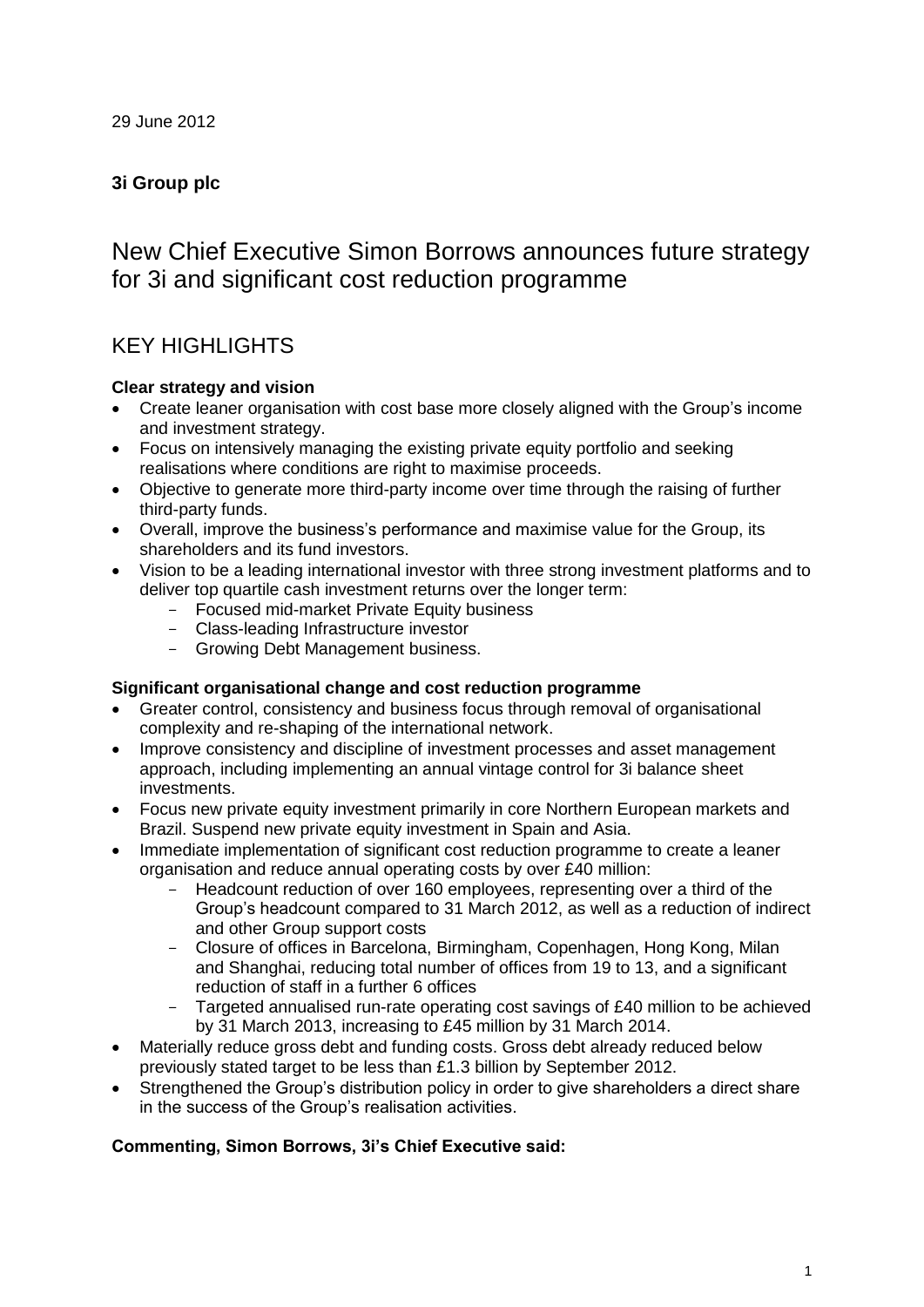"I have known 3i for a long time and I strongly believe that it has some real competitive strengths that we can build on to deliver long-term value for shareholders and fund investors. At the same time, we face clear challenges. The business today is too decentralised and lacks focus and consistency. The operating cost base has lagged changes to the investment business and is currently not aligned with the Group's income. Following a comprehensive review of the business, I am announcing today the future strategy for 3i and my priorities to get 3i back on track. 3i will be a fitter and more focused organisation capable of delivering top quartile cash investment returns.

"We will re-focus the Group's resources and capital in the regions and sectors where we have demonstrable competitive advantage and see the greatest opportunity. We will ensure a highly selective and consistent approach to new investments. Critically, our focus will be on improving the consistency and discipline of our asset management approach to drive value from our existing portfolio.

"As part of the new strategy, from today, I will be implementing a significant cost reduction programme to align 3i's cost base with its income and investment strategy. This will reduce our annual operating costs by over £40 million. Financial year 2013 will be a transitional year of restructuring as we re-focus our international network and materially reduce operating and funding costs.

"However, it is not just about cost reduction. It is also about removing complexity from the organisational structure and changing the culture of the business to be more dynamic and focused on lower volume, higher value-driven business. A leaner organisation will remove bureaucracy and enable faster and more consistent decision making.

"While the macro-economic environment remains challenging, I have great confidence in 3i's people and the intrinsic strengths of the business. We will put our house in order, focus on increasing the flow of realisations at premiums to book value, and in time, return to raising third party funds for our Private Equity business."

### **For further information, please contact:**

| Simon Borrows<br>Chief Executive, 3i Group plc     | Tel: 020 7975 3512 |
|----------------------------------------------------|--------------------|
| Kathryn van der Kroft<br>PR Director, 3i Group plc | Tel: 020 7975 3021 |

## Future strategy and vision for 3i and significant cost reduction programme

#### **Background and strategic review**

On 17 May 2012, 3i Group plc announced the appointment of Simon Borrows as its new Chief Executive with the strategic mandate to pursue a clear and concrete set of measures to maximise shareholder value.

On the same day, at the presentation of 3i's annual results to 31 March 2012, Simon Borrows set out the key areas of immediate focus for his strategic review of the business:

• Determining the best shape and investment strategy for the business going forward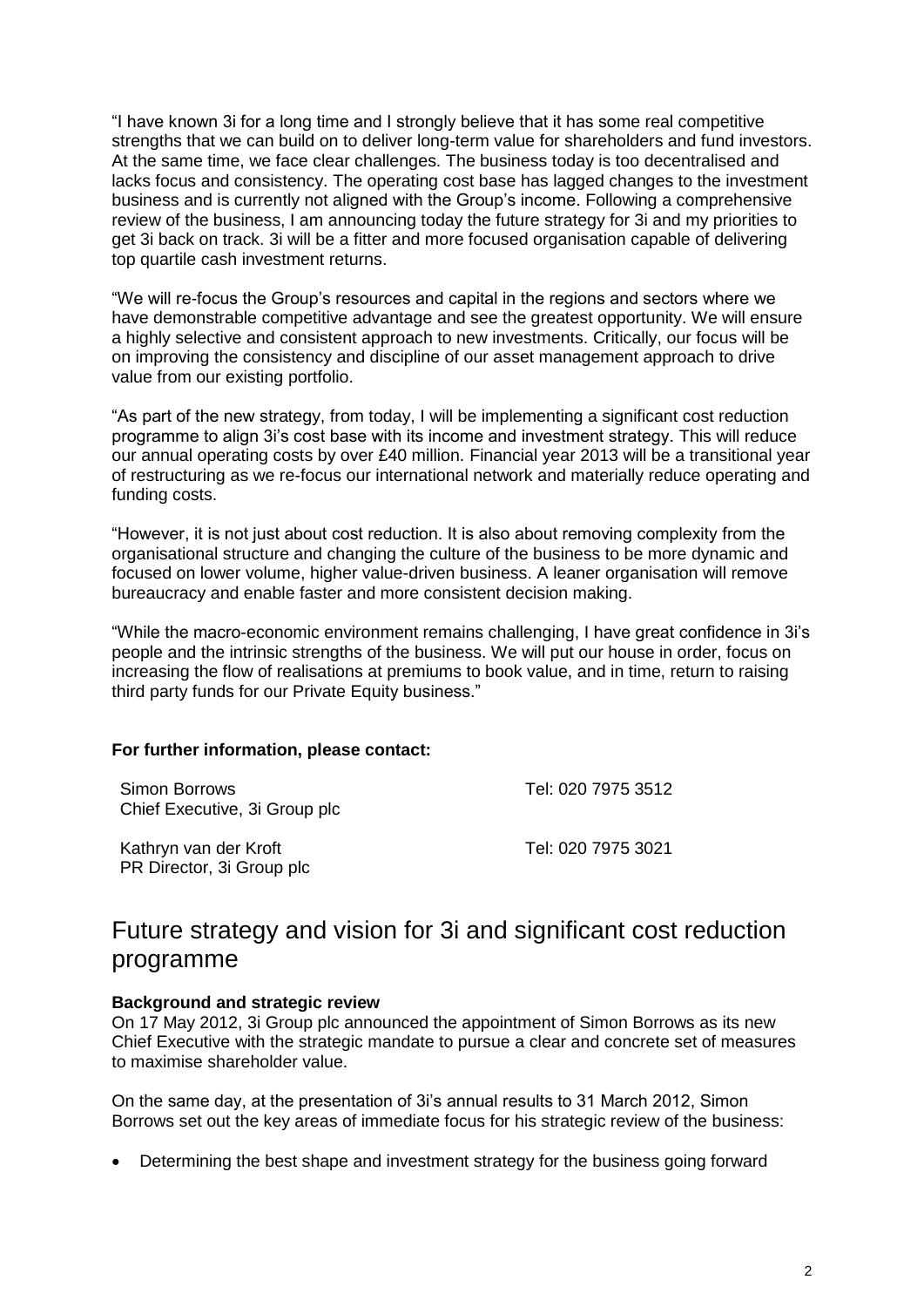- Improving the consistency and discipline of the Group's asset management approach and ensuring that the Group's investment capabilities are of a high quality
- Ensuring that the operating cost base and liquidity costs are consistent with the Group's investment and asset management strategy and with the prudent maintenance of the balance sheet.

### **Future strategy and vision for 3i**

3i is an international investor investing in private equity, infrastructure and debt management. It has a strong brand which is recognised internationally and has a strong long-term track record in mid-market private equity, a class-leading position in infrastructure, and its most recent strategic investment in debt management significantly strengthened the operating cash flow of the Group in the year ended 31 March 2012.

While the Infrastructure and Debt Management businesses continue to perform well, the overall performance of the Private Equity assets has been disappointing, despite the stronger performance of the financial year 2011 and 2012 investments under the new management of the Private Equity business.

Today, following the strategic review of the Group under the leadership of Simon Borrows, 3i is announcing the key components of its future strategy and vision, including the immediate steps it is taking to create a fitter and more focused 3i.

3i's vision is to be a leading international investor in private equity, infrastructure and debt management, and to deliver top quartile cash investment returns over the longer term. Over time, 3i aims to generate more third party income through the raising of further third party funds.

To achieve this, the immediate priorities for the business are:

- Greater control, consistency and business focus through the removal of organisational complexity and the re-shaping of the international network. This will focus the Group's resources and capital in the regions and sectors where we have demonstrable competitive advantage and see the greatest opportunity.
- Focus its Private Equity business on mid-market investing in sectors where it has real expertise and in its core Northern European markets (Benelux, France, Germany, Nordics and the UK), as well as in Brazil, where in 2011 it entered the market with a strong and established team. In addition, the Private Equity business will be supported by the strong footprint and capabilities in Asia and the US. 3i has suspended new private equity investment in Spain and Asia and is focusing on intensively managing the existing portfolio of investments to preserve, enhance and realise value.
- Re-balance and enhance the financial and operational capabilities of the Private Equity investment teams. The focus of the investment teams will be on intensively managing the existing portfolio, including supporting and investing further in those businesses, while also seeking realisations where conditions are right to maximise proceeds for 3i, its shareholders and its fund investors.
- Improve the consistency and discipline of 3i's investment processes and asset management approach. This will ensure a highly selective and consistent approach to new investments as well as earlier identification of potential issues with existing portfolio companies. A series of improvement initiatives have already been launched covering all aspects of 3i's investment and asset management processes, including implementing an annual vintage control for 3i balance sheet investments. These improvements will be substantially implemented by November 2012.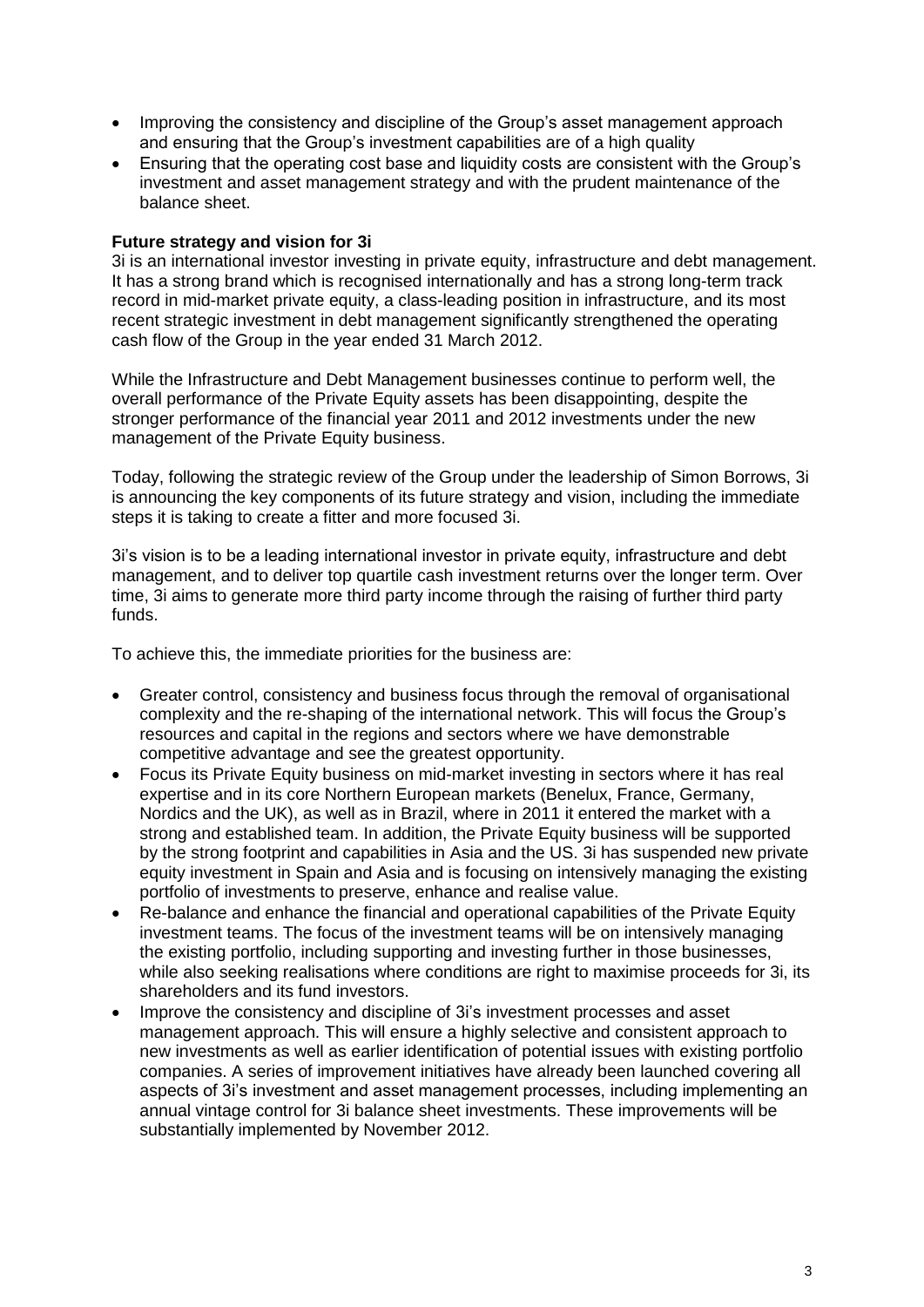- Create a leaner organisation with a cost base more closely aligned with its income and investment strategy. This will be achieved through the immediate implementation of a significant cost reduction programme.
- Change the culture of the business to be more dynamic and focused on lower volume, higher value-driven business. A leaner organisation will also enable faster and more consistent decision making across the Group.
- Materially reduce gross debt and the Group's overall funding costs. Since 31 March 2012, gross debt has been reduced to £1,252 million as at 28 June 2012 from £1,623 million. This meets 3i's previously stated target of reducing gross debt to less than £1.3 billion by September 2012, and demonstrates substantial progress towards meeting the target of gross debt being less than £1 billion by June 2013.
- Strengthened the Group's distribution policy in order to give shareholders a direct share in the success of the Group's realisation activities. 3i has already set out the basis of this as being an aggregate distribution to shareholders, including the annual dividend, of at least 15% and up to 20% of gross cash realisation proceeds, provided that gearing remains less than 20% and provided that 3i remains on track to reduce gross debt to less than £1 billion by June 2013. Distributions beyond the annual dividend will be through special dividends, the use of the standing share buy-back authority or by way of other capital distribution methods.
- Fundamentally change our capital allocation approach so that over time we use less capital to pay operating costs, funding costs and debt repayments, and instead focus on shareholder distributions and re-investment in our core investment businesses.

The clear objective of these steps is to improve the business's performance and maximise value for the Group, its shareholders and its fund investors.

### **Cost reduction programme**

Following a comprehensive review of the Group's operating cost base, 3i is announcing a significant cost reduction programme. This programme, which is being implemented immediately, will ensure that the Group's cost base becomes more closely aligned with its income and investment strategy. The key elements are:

- Headcount reduction of over 160 employees by 31 March 2013, representing over a third of the Group's headcount of 435 employees at 31 March 2012. This headcount reduction comprises approximately one third investment professionals (the majority of which are in regions outside of Northern Europe) and two thirds support staff. It is expected that more than half of this headcount reduction will have taken place by 30 September 2012.
- Closure of offices in Barcelona, Birmingham, Copenhagen, Hong Kong, Milan and Shanghai. This will reduce the total number of offices from 19 to 13, creating a more focused international network covering 11 countries across Europe, Asia and the Americas. In addition, 3i will significantly reduce overall staff in a further 6 offices, including in Beijing, Madrid, Mumbai, New York and Singapore where the focus will be on retaining operational focus and capability to manage the existing portfolio of investments as well as facilitate the international growth and development of existing investments.
- Targeted annualised run-rate operating cost savings of £40 million to be achieved by 31 March 2013, increasing to £45 million by 31 March 2014.
- These cost savings are against a baseline of estimated annualised run-rate operating costs of £185 million at 31 March 2012. Actual reported operating costs for the year ended 31 March 2012 were £180 million.
- Up to £30 million of total estimated one-off implementation costs (including the costs associated with redundancies) to be incurred during the financial years 2013 and 2014, although it is expected that these costs will be substantially incurred by 31 March 2013.